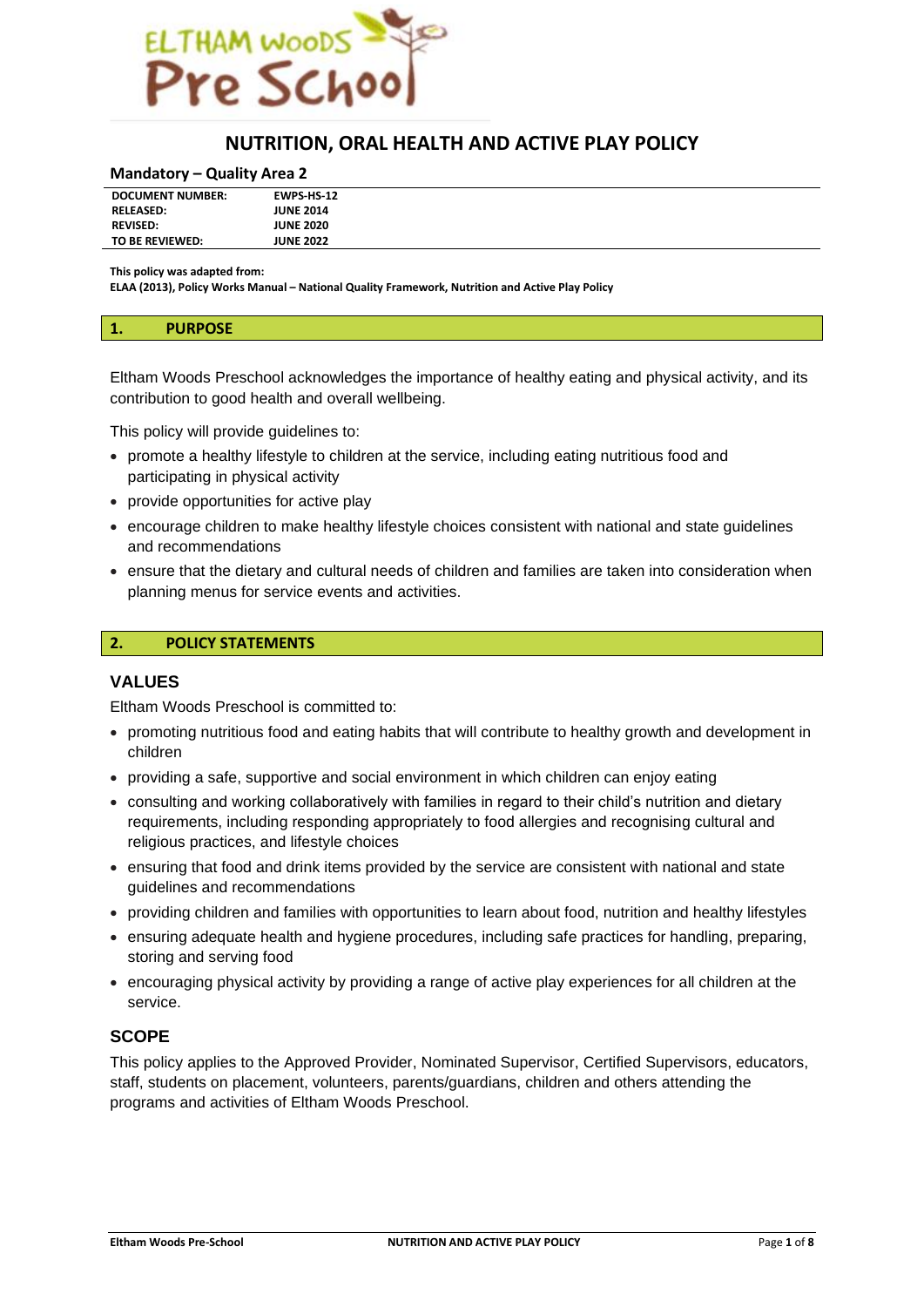# **3. PROCEDURES**

### **The Approved Provider is responsible for:**

- ensuring that the service environment and educational program supports children and families to make healthy choices for eating and active play
- providing ongoing information, resources and support to families, to assist in the promotion of optimum health for young children (refer to *Sources*)
- ensuring the implementation of adequate health and hygiene procedures, and safe practices for handling, preparing and storing food, to minimise risks to children being educated and cared for by the service (Regulation 77) (refer to *Hygiene Policy* and *Food Safety Policy*)
- ensuring that all educators/staff comply with the *Food Safety Act*
- ensuring that all educators/staff are aware of a child's food allergies and/or other medical conditions on enrolment or on initial diagnosis
- ensuring measures are in place to prevent cross-contamination of any food given to children with diagnosed food allergies and/or diabetes (refer to *Anaphylaxis Policy*, *Asthma Policy*, *Diabetes Policy* and *Food Safety Policy*)
- ensuring that all educators/staff are aware of, and plan for, the dietary needs of children diagnosed with diabetes (refer to *Diabetes Policy*)
- providing healthy suggestions for morning/afternoon tea and/or lunchboxes for children
- discouraging parents/guardians from providing children with 'sometimes' foods and drinks (refer to *Definitions*)
- ensuring that fresh drinking water is readily available at all times, and reminding children to drink water throughout the day, including at snack/lunch times (Regulation 78(1)(a))
- ensuring that food and drinks are available to children at frequent and regular intervals throughout the day (Regulation 78(1)(b))
- ensuring that celebrations, fundraising activities and other service events are consistent with the purposes and values of this policy and service procedures.

#### *Where food is provided at the service:*

- allocating finances to ensure the provision of nutritionally-balanced and culturally-sensitive meals, as required
- ensuring that staff who are responsible for menu planning participate in regular nutrition and safe food handling training, and are kept up to date with current research, knowledge and best practice
- ensuring that food and drink provided by the service is nutritious, adequate in quantity and appropriate to children's growth and development, and meets any specific cultural, religious or health needs (Regulation 79(1))
- ensuring that a weekly menu is displayed in a location accessible to parents/guardians, and that it accurately describes the food and drinks to be provided by the service each day (Regulation 80(1)).

#### **The Nominated Supervisor is responsible for:**

- ensuring that the service environment and the educational program supports children and families to make healthy choices for eating and active play
- ensuring the implementation of adequate health and hygiene procedures, and safe practices for handling, preparing and storing food, to minimise risks to children being educated and cared for by the service (Regulation 77) (refer to *Hygiene Policy* and *Food Safety Policy*)
- ensuring that all educators/staff comply with the *Food Safety Act*
- ensuring that all educators/staff are aware of a child's food allergies and/or other medical conditions on enrolment or on initial diagnosis
- ensuring measures are in place to prevent cross-contamination of any food given to children with diagnosed food allergies and/or diabetes (refer to *Anaphylaxis Policy*, *Asthma Policy*, *Diabetes Policy* and *Food Safety Policy*)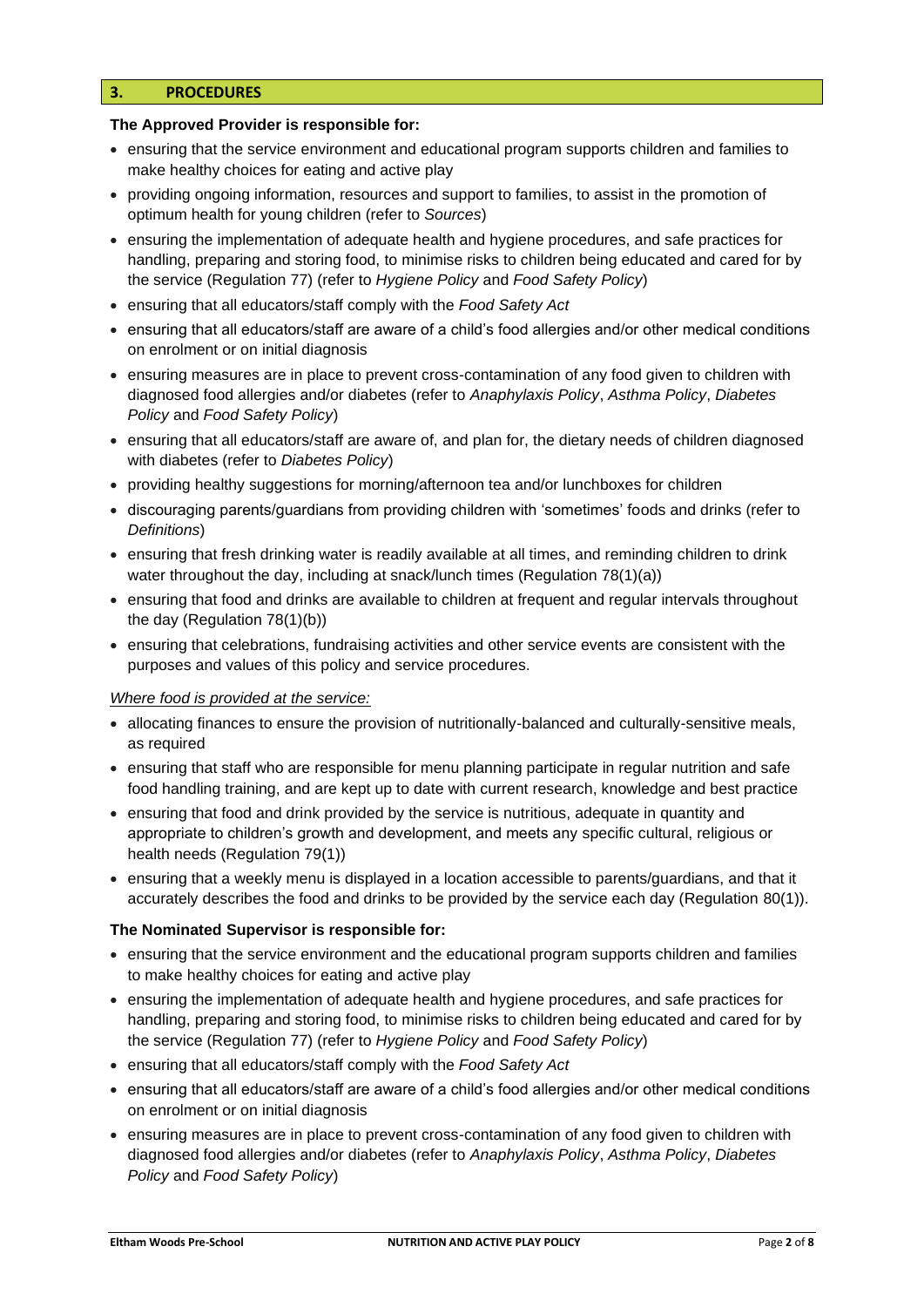- ensuring that all educators/staff are aware of, and plan for, the dietary needs of children diagnosed with diabetes (refer to *Diabetes Policy*)
- ensuring that fresh drinking water is readily available at all times, and reminding children to drink water throughout the day, including at snack/lunch times (Regulation 78(1)(a))
- ensuring that food and drinks are available to children at frequent and regular intervals throughout the day (Regulation 78(1)(b))
- registering the service with the *Victorian Prevention and Health Promotion Achievement Program* (refer to *Sources*)
- ensuring that cultural and religious practices/requirements of families are accommodated to support children's learning and development
- developing and reviewing guidelines for celebrations, fundraising activities and other service events in consultation with educators, staff, parents/guardians and families
- developing links with local and regional health services, community organisations and businesses that provide expertise, resources and support for healthy eating and active play.

# *Where food is provided at the service:*

- managing the service's food budget
- ensuring that food and drink provided by the service is nutritious, adequate in quantity and appropriate to children's growth and development, and meets any specific cultural, religious or health needs (Regulation 79(2))
- ensuring that a weekly menu is displayed in a location accessible to parents/guardians, and that it accurately describes the food and drinks to be provided by the service each day (Regulation 80(1))
- ensuring that the service is registered and working in line with the *Food Safety Act* and National **Regulations**
- ensuring that the cook, and any staff involved in food preparation, serving and storage, comply with the *Food Safety Act*
- facilitating training of staff to assist in compliance with the *Food Safety Act* e.g. safe food handling courses.

# **Certified Supervisors and other educators/staff are responsible for:**

- complying with the service's *Nutrition and Active Play Policy* and with the *Food Safety Act*
- implementing adequate health and hygiene procedures, and safe practices for handling, preparing and storing food, to minimise risks to children (refer to *Hygiene Policy* and *Food Safety Policy*)
- being aware of a child's food allergies and/or other medical conditions on enrolment at the service or on initial diagnosis
- implementing measures to prevent cross-contamination of any food given to children with diagnosed food allergies and/or diabetes (refer to *Anaphylaxis Policy*, *Asthma Policy*, *Diabetes Policy* and *Food Safety Policy*)
- being aware of, and planning for, the dietary needs of children diagnosed with diabetes (refer to *Diabetes Policy*)
- ensuring that the service environment and the educational program supports children and families to make healthy choices for eating and active play
- discussing healthy eating choices with children, introducing the concept of 'sometimes' foods and drinks, and role-modelling positive behaviours
- exploring and discussing diverse cultural, religious, social and family lifestyles
- considering this policy when organising excursions and service events
- supporting students and volunteers to comply with this policy while at the service
- keeping parents/guardians informed of current information relating to healthy eating and active play
- ensuring that fresh drinking water is readily available at all times, and reminding children to drink regularly throughout the day, including at snack/meal times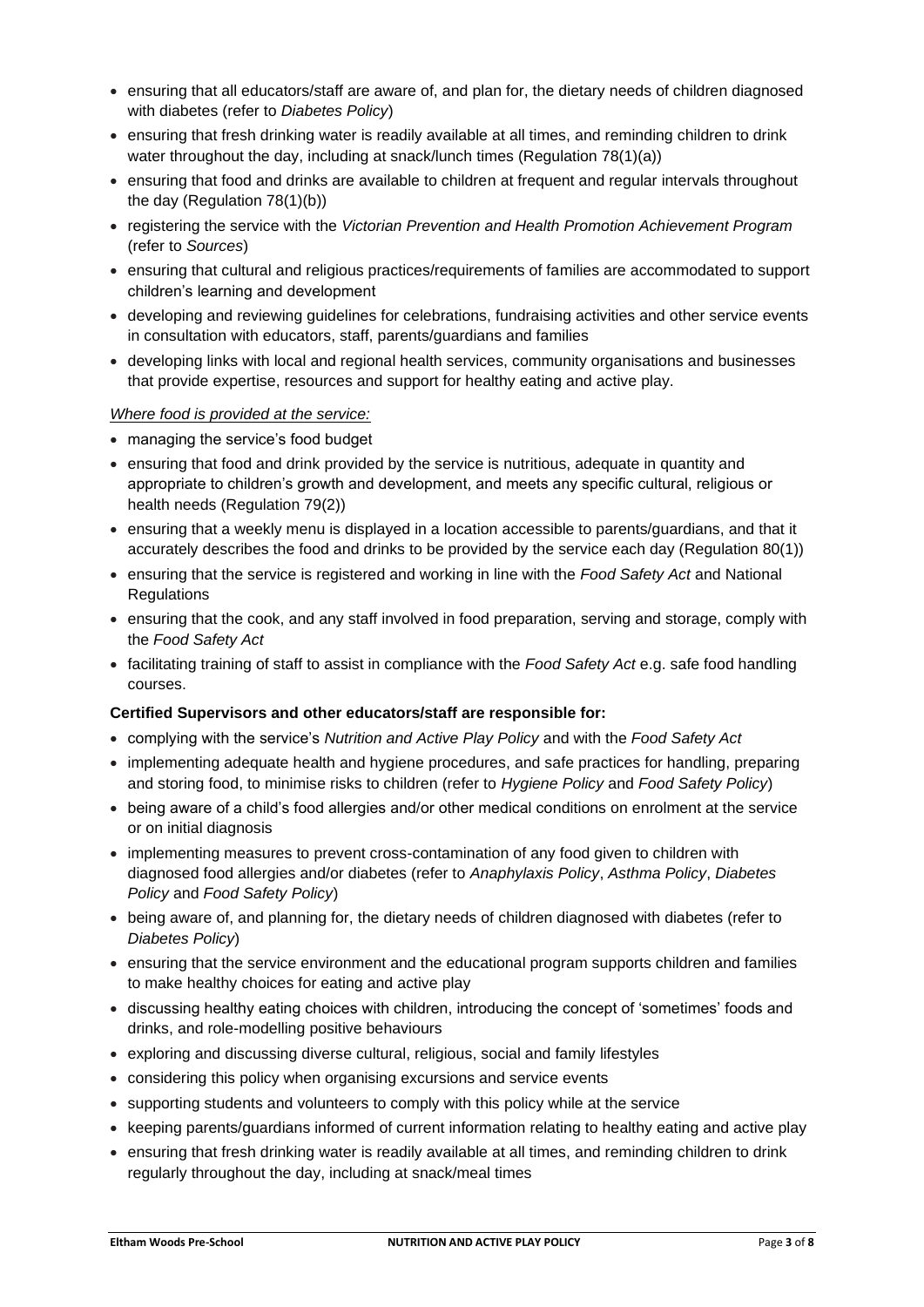- ensuring that children can readily access their own clearly labelled drink containers (where this is a service practice)
- providing food and drinks at regular intervals, and encouraging children to actively participate in, and enjoy, snack/meal times without feeling rushed
- providing adequate supervision (refer to *Definitions*) for all children during meal/snack times
- encouraging children to be independent at snack/meal times e.g. opening lunchboxes, pouring drinks, self-feeding, serving and using utensils in a culturally-sensitive way
- planning and providing outdoor, active play that is stimulating, promotes skill development, considers safety issues and provides adequate supervision (refer to *Definitions*)
- considering opportunities for children to be physically active indoors, particularly in adverse weather conditions
- providing daily opportunities for all children to participate in age-appropriate active play
- acting as positive role models by engaging in physical activity
- minimising and closely supervising screen-based activities, in line with recommended guidelines
- providing age-appropriate traffic safety education, including pedestrian and passenger safety to both children and parents/guardians at the service
- promoting safe behaviour through daily practice as part of the program.

### *Where food is provided at the service:*

• displaying menus, sharing recipes and encouraging feedback about the food provided at the service.

### **Parents/guardians are responsible for:**

- complying with the requirements of this policy
- providing details of specific nutritional/dietary requirements, including the need to accommodate cultural or religious practices or food allergies, on their child's enrolment form, and discussing these with the Nominated Supervisor prior to the child's commencement at the service, and if requirements change over time (refer to *Anaphylaxis Policy*, *Asthma Policy* and *Diabetes Policy*)
- communicating regularly with educators/staff regarding children's specific nutritional requirements and dietary needs, including food preferences
- encouraging their child/ren to drink an adequate amount of water
- providing healthy, nutritious food for snacks/meals, including fruits and vegetables where applicable
- providing healthy, nutritious food, including fruits or vegetables for sharing at morning or afternoon tea, where applicable
- providing nutritious food and drinks for celebrations, fundraising activities and service events, consistent with service policy
- encouraging children to exercise by engaging in active play, and walking or riding a bike to the service where appropriate
- discussing appropriate road traffic safety and car safety practices, and role-modelling this behaviour.

### **Volunteers and students, while at the service, are responsible for following this policy and its procedures.**

# **4. BACKGROUND AND LEGISLATION**

# **Background**

There are many benefits to promoting a healthy lifestyle in early childhood education and care settings, including the positive impact this has on each child's learning and development. Being made aware of positive eating behaviour, oral hygiene practices and the importance of physical activity from an early age can instil good habits that will remain throughout a person's life. Staff are well placed to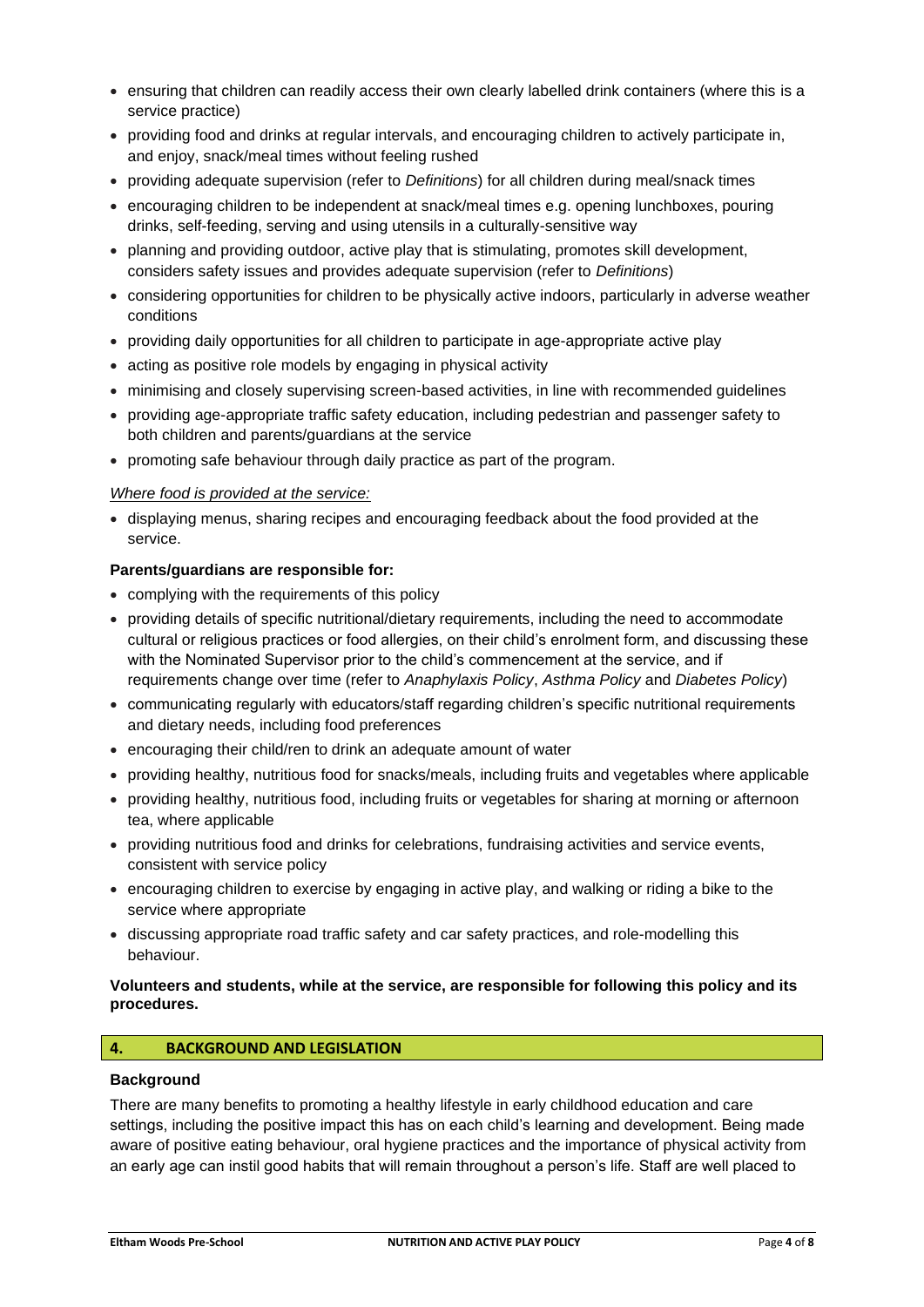build this awareness among children and their families, while respecting lifestyle choices, and cultural and religious values.

As a health promoting service it is recognised that every member of the service impacts on children's health. Children, staff, educators and families can be supported to eat healthily, maintain good oral health and be physically active through teaching and learning opportunities, policies, creating a safe and healthy physical and social environment and developing community links and partnerships.

### **Nutrition**

The foods we eat provide our body with the nutrients we need to stay healthy. Good nutrition is the balanced eating of a variety of foods, and is especially important for children as they require a large amount of nutrients for growth and development. Research has shown that, when offered a variety of healthy foods, children can and do make good choices. It is also important to provide preschool children with a good foundation in healthy eating, as most children have formed lifelong eating habits before they reach school age.

### Oral health

Tooth decay is Australia's most prevalent health problem despite being largely preventable. It is important to note that oral health promotion is complementary to promoting healthy eating.

Oral health behaviours have a major influence on children's health and wellbeing and a direct impact on their growth and development. Oral diseases can negatively affect individuals through pain, discomfort, general health and quality of life. Poor oral health can limit a child's capacity in biting, chewing, smiling, speaking, and psychosocial wellbeing. The main oral health condition experienced by children is tooth decay affecting over half of all Australian children, making it five times more prevalent than asthma.

### Active play

Active play (refer to *Definitions*) develops a strong and healthy body, builds motor and co-ordination skills, creates a sense of wellbeing and helps protect children from disease. Active play is about moving, being and doing.

A strong sense of health and wellbeing, supported by good nutrition, oral health and an active lifestyle, can provide children with confidence, energy and optimism that will contribute to their ability to concentrate, co-operate and learn (*Belonging, Being & Becoming – The Early Years Learning Framework for Australia*, – refer to *Sources*). Learning about healthy lifestyles, including nutrition, oral health and active play, links directly to Outcome 3 in both the *Early Years Learning Framework* and the *Victorian Early Years Learning and Development Framework* (refer to *Sources*).

The Australian Government has guidelines, recommendations and resources for healthy eating and physical activity in early childhood settings including the National Health and Medical Research Council's *Australian Dietary Guidelines* and *Infant Feeding Guidelines*, the *Get Up & Grow: Healthy Eating and Physical Activity for Early Childhood* resources and the *National Physical Activity Recommendations for Children 0-5 Years* (refer to *Sources*). Practical, healthy eating advice is also available to early childhood services and schools via a telephone advice line: the Victorian Healthy Eating Advisory Service (Healthy Eating Advisory Service – refer to *Sources*), run by Nutrition Australia. Early childhood education and care services can also register and implement the *Achievement Program* (refer to *Sources*). This program is designed to create safe, healthy and friendly environments for children, staff educators and families, by promoting physical, mental and social health and wellbeing.

# *Progressive meal times*

In recognising children as active participants in their own learning, children should be encouraged to make meaningful decisions about elements of their own education and care. Incorporating progressive meal times into the educational program allows children to choose to eat when they are hungry, rather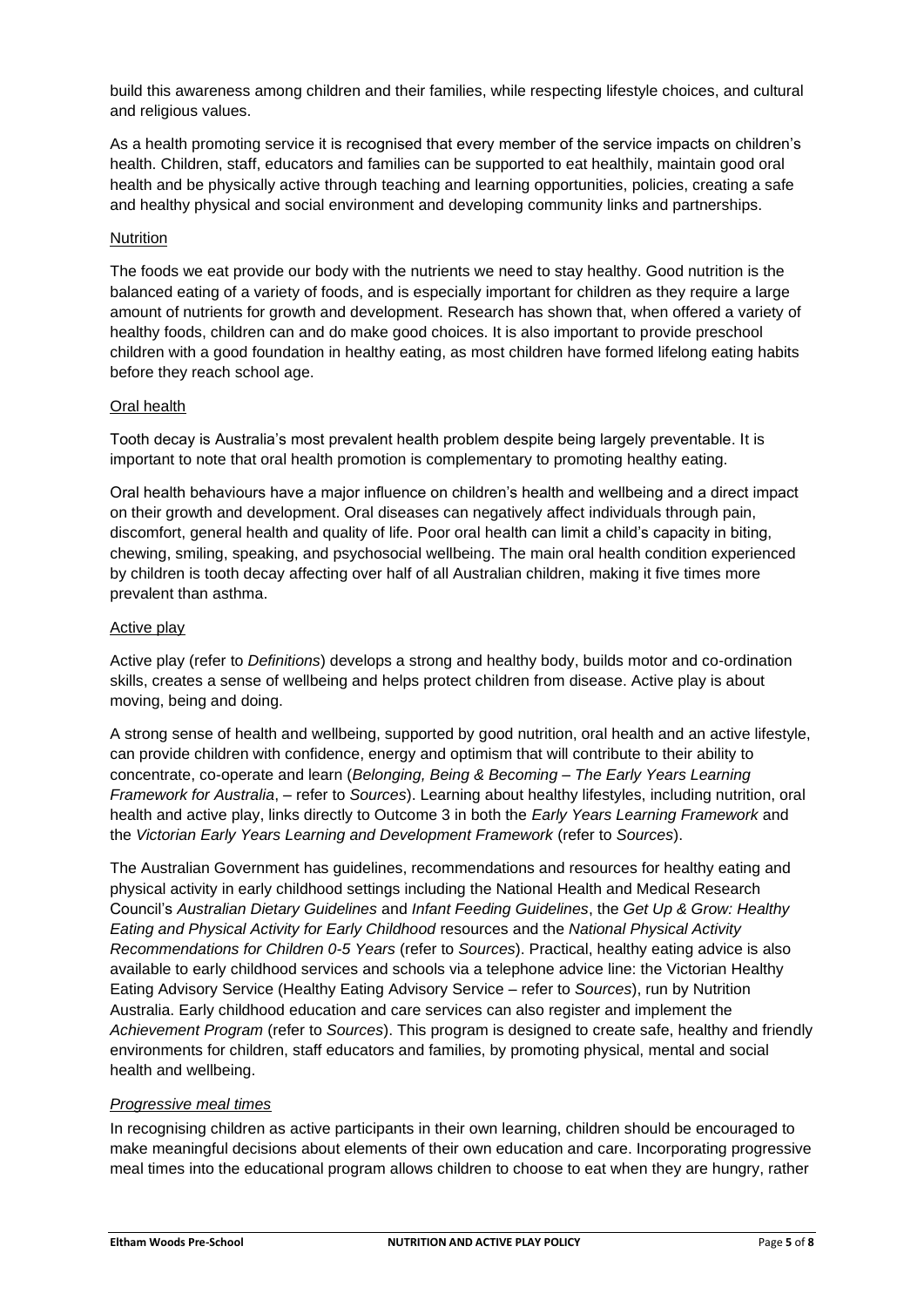than according to a timetable. Children can gather in small groups to enjoy meals together, without interrupting the needs and play of others. This also encourages quieter, more social and meaningful interactions at meal times and allows for a smoother flow throughout the day. Children can make decisions based on their own needs, and can be supported to access food and water throughout the day by educators/staff, who actively participate in meal times.

A decision with respect to incorporating progressive meal times into the educational program must take into account the needs of all children at the service, particularly children with specific medical conditions such as diabetes. The National Regulations require services to ensure that children with medical conditions are able to participate fully in the educational program, and are not discriminated against in any way.

# **Legislation and standards**

Relevant legislation and standards include but are not limited to:

- *Australia New Zealand Food Standards Code*
- *Child Wellbeing and Safety Act 2005* (Vic)
- *Disability Discrimination Act 1992* (Cth)
- *Education and Care Services National Law Act 2010*
- *Education and Care Services National Regulations 2011* including Regulations 77–78, 79–80 (if the service provides food), 168
- *Equal Opportunity Act 2010* (Vic)
- *Food Act 1984* (Vic)
- *National Quality Standard* including Quality Area 2: Children's Health and Safety
- *Occupational Health and Safety Act 2004*

# **5. DEFINITIONS**

The terms defined in this section relate specifically to this policy. For commonly used terms e.g. Approved Provider, Nominated Supervisor, Regulatory Authority etc. refer to the *General Definitions* section of this manual.

**Active play:** Large muscle-based activities that are essential for a child's social, emotional, cognitive and physical growth and development.

**Adequate supervision:** (In relation to this policy) **supervision** entails all children (individuals and groups) in all areas of the service, being in sight and/or hearing of an educator at all times including during toileting, sleep, rest and transition routines. Services are required to comply with the legislative requirements for educator-to-child ratios at all times. Supervision contributes to protecting children from hazards that may emerge in play, including hazards created by the equipment used.

Adequate supervision refers to constant, active and diligent supervision of every child at the service. Adequate supervision requires that educators are always in a position to observe each child, respond to individual needs, and immediately intervene if necessary. Variables affecting supervision levels include:

- number, age and abilities of children
- number and positioning of educators
- current activity of each child
- areas in which the children are engaged in an activity (visibility and accessibility)
- developmental profile of each child and of the group of children
- experience, knowledge and skill of each educator
- need for educators to move between areas (effective communication strategies).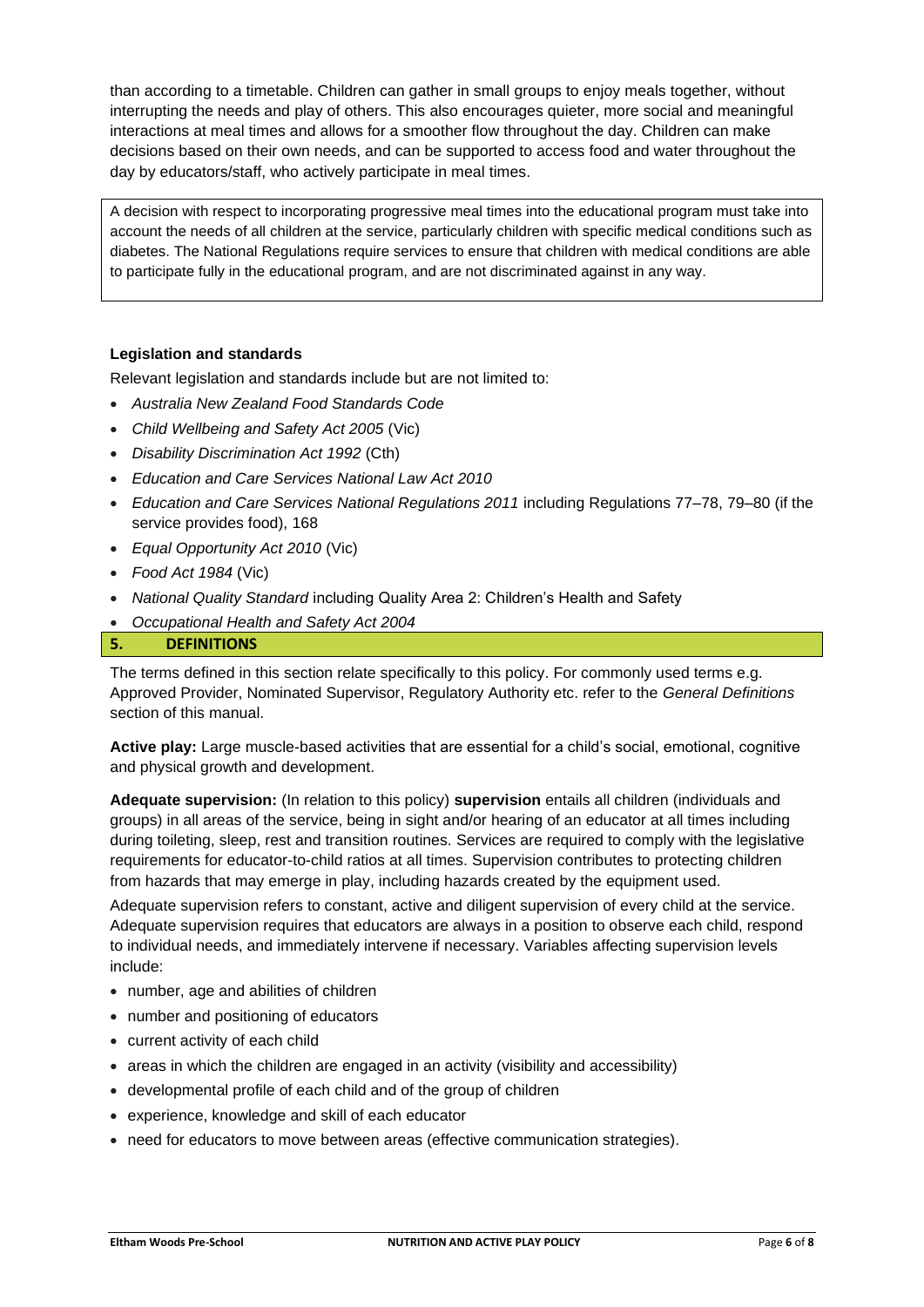**Healthy eating:** Describes eating patterns that provide all the recommended nutrients for growth and development, and good health and wellbeing, now and in the future. It also refers to preparing, serving and eating food in a way that recognises its importance as a social and cultural activity.

**Nutrition:** The process of providing or receiving nourishing substances.

**'Sometimes' foods and drinks:** Food and drink items that are high in fat, sugar and salt, and that contain minimal vitamins, minerals or fibre.

### **6. SOURCES AND RELATED POLICIES**

#### **Sources**

- *Belonging, Being & Becoming – The Early Years Learning Framework for Australia*: www.deewr.gov.au/EarlyChildhood/Policy\_Agenda/Quality/Pages/ EarlyYearsLearningFramework.aspx#key documents
- *Dietary* Guidelines *for Children and Adolescents in Australia* (currently being reviewed): www.nhmrc.gov.au/guidelines/publications/n29-n30-n31-n32-n33-n34
- Food Safety Victoria, Department of Health Food Safety and Regulation: 1300 364 352
- Better Health Channel: www.betterhealth.vic.gov.au
- Cancer Council Australia for information on sun safety: www.cancer.org.au/sunsmart
- Cavallini, I and Tedeschi, M (eds) (2008), *The Languages of Food: recipes, experiences, thoughts*. Reggio Children Publications
- Food Standards Australia New Zealand for information on food safety and food handling: www.foodstandards.gov.au
- *Get Up & Grow: Healthy Eating and Physical Activity for Early Childhood*: www.health.gov.au/internet/main/publishing.nsf/Content/phd-early-childhood-nutrition-resources
- Kids and Traffic Early Childhood Road Safety Education Program: www.kidsandtraffic.mq.edu.au
- Kidsafe: the Child Accident Prevention Foundation of Australia for information on preventing childhood accidents in children under the age of 15 years: www.kidsafe.org.au
- Murdoch Childrens Research Institute, Royal Children's Hospital Melbourne, *Limit 'Sometimes' Foods* Background Paper
- Nitzke, S, Riley, D, Ramminger, A and Jacobs, G (2010), *Rethinking Nutrition: Connecting Science and Practice in Early Childhood Settings*. Redleaf Press, St Paul, USA
- Oberklaid, F (2004), *Health in Early Childhood Settings: From Emergencies to the Common Cold*. Pademelon Press, NSW
- National Health and Medical Research Council (2005), *Staying Healthy in Child Care: Preventing infectious diseases in child care*: [www.nhmrc.gov.au/guidelines](http://www.nhmrc.gov.au/guidelines) (Note: this publication is currently being revised and will have significant changes. It is important that services refer to the most up-todate version of this resource.)
- *Victorian Early Years Learning and Development Framework*: www.education.vic.gov.au/ earlylearning/eyldf/default.htm
- *Victorian Healthy Eating Advisory Service* (VHEAS) provides advice for Victorian primary and secondary schools and all licensed children's services on healthy eating, including:
	- − over-the-phone advice from nutrition experts on providing healthy food and drink to children
	- − menu assessments
	- − direct contact through an easy-to-access email address (Nutrition Australia).
	- Contact VHEAS: phone 1300 225 288 or email vheas@nutritionaustralia.org
- *Victorian Prevention and Health Promotion Achievement Program*: www.health.vic.gov.au/ prevention/achieve\_early\_childhood.htm

#### **Service policies**

• *Anaphylaxis Policy*